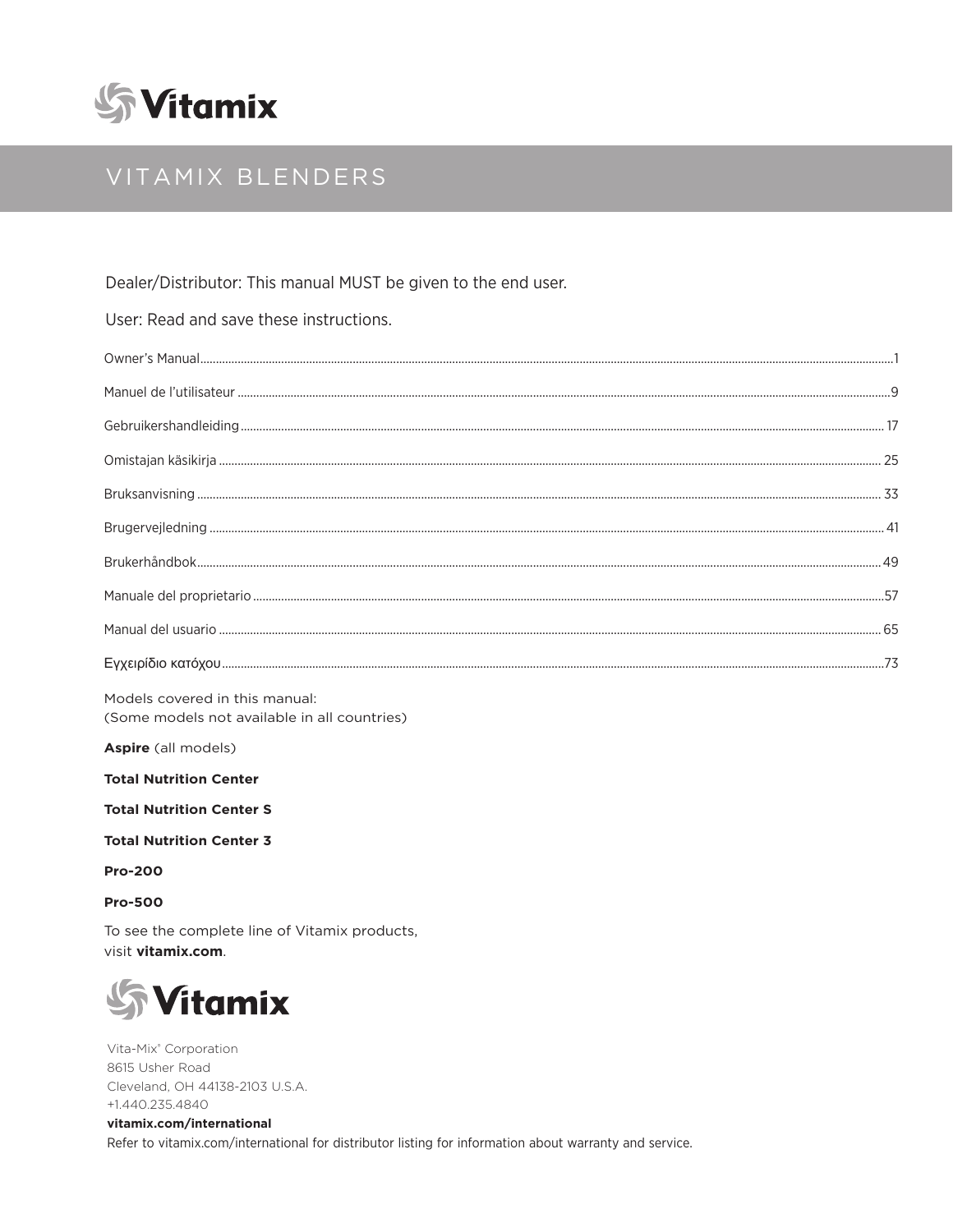### CONTENTS

### SYMBOLS



**Warning**



**High temperature when blending hot liquids**

**Operate with lid and lid plug in place**



**Do not immerse**



**Read and understand owner's manual**





**Never touch moving** 



**Unplug while not in use, before cleaning, changing accessories or approaching parts that move in use**



**parts. Keep hands and utensils out of container**



### INTENDED USE

- **1.** This blender is intended for HOUSEHOLD USE ONLY and is not intended to be used to prepare food for commercial sale or in other commercial uses. This appliance is intended to be used in household applications in addition to use in farmhouses and by clients in hotels, motels, and other residential type environments.
- **2.** This blender is not intended for use by persons with reduced physical, sensory or mental capabilities or lack of experience and knowledge unless they have been given supervision or instruction concerning use of the appliance by a person responsible for their safety.
- **3.** This blender is not intended for use by children and close supervision is necessary when used near children. Children should be supervised to ensure that they do not play with the blender.

### SAVE THESE INSTRUCTIONS

NOTICE: THE FAILURE TO FOLLOW ANY OF THE IMPORTANT SAFEGUARDS AND THE IMPORTANT INSTRUCTIONS FOR SAFE USE IS A MISUSE OF YOUR VITAMIX BLENDER THAT CAN VOID YOUR WARRANTY AND CREATE THE RISK OF SERIOUS INJURY.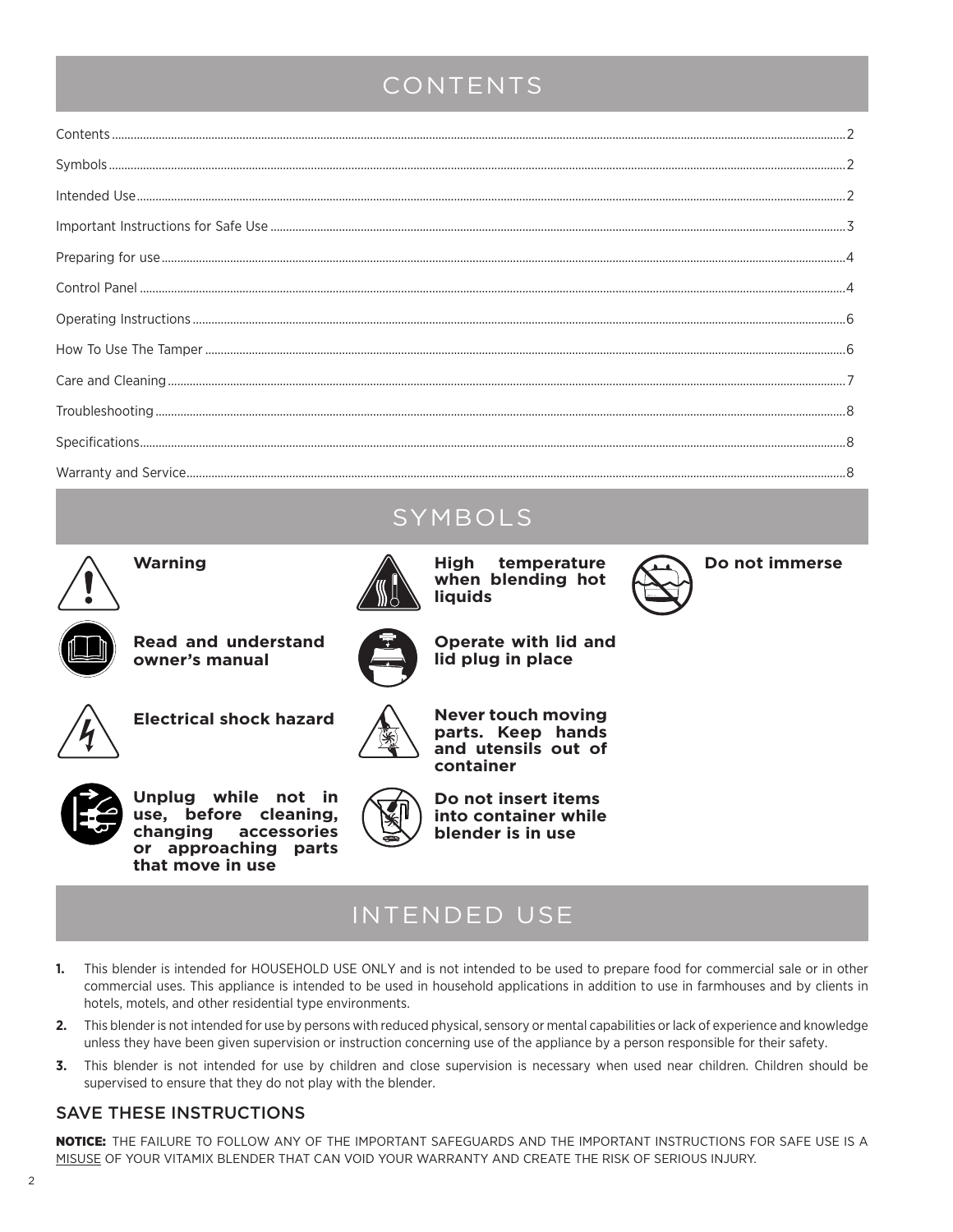## IMPORTANT INSTRUCTIONS FOR SAFE USE

**WARNING**



#### To Avoid Injury.

Read and understand instruction manual before using this machine. Basic safety precautions should be followed, including the following.



- **1.** Read all instructions, safeguards, and warnings before operating blender.
- **2.** Operate only when the blender is on a flat and stable surface, free from standing water. Do not let the container, motor base or power cord touch hot surfaces or hang over the edge of a table or counter.
- **3.** Do not fill the container beyond its stated capacity. The maximum capacity is marked on the container.
- **4.** Always begin blending with lid and lid plug firmly in place. Do not operate blender with the lid removed. The lid plug should be removed only when adding ingredients and when using the tamper.
- **5.** The tamper fitting your container can only be used when the lid is firmly locked in place. Use the lid and the tamper that fit your container. Lids and tampers are not interchangeable between different container styles, types, and sizes. If a tamper came with your container, it is the correct tamper for use with the container.
- **6.** Always start the blender with the variable speed dial set to 1 and the High/Low switch in the low position. Never start on speeds above 1 or with the High/Low Switch in the the high position when blending hot liquids to avoid possible burns. Always blend hot liquids with the lid and lid plug firmly in place. Keep hands and other exposed skin away from the lid plug when blending hot contents.
- **7.** Never touch moving parts. Switch off the appliance and wait until the blades stop moving before removing the container from the motor base and opening the container.
- **8.** Switch off the appliance and disconnect from power supply before changing accessories or approaching parts that move in use.
- **9.** Do not leave or store foreign objects, such as spoons, forks, knives or the lid plug in the container. Starting the blender with a foreign object in the container will damage the blender and may cause injury.
- **10.** Do not operate the blender with a damaged cord or plug. If the supply cord is damaged, it must be replaced by the manufacturer, its service agent or similarly qualified persons in order to avoid a hazard.
- **11.** Blades are sharp. Use extreme care when emptying the bowl and during cleaning to avoid injury.
- **12.** Keep hands and utensils out of container while blending to reduce the risk of severe injury to persons or damage to the blender. A rubber scraper or spatula may be used, but only when the container is removed from the motor base and the blades are not moving.
- **13.** Do not operate with loose or damaged blades. Do not remove blade assembly from the container. Contact your nearest Vitamix authorized service representative for service or replacement.
- **14.** Do not use outdoors.
- **15.** When making nut butters or oil-based foods, do not process for more than one minute after the mixture starts to circulate in the container. Processing for longer periods can cause damage to the container and motor overheating.

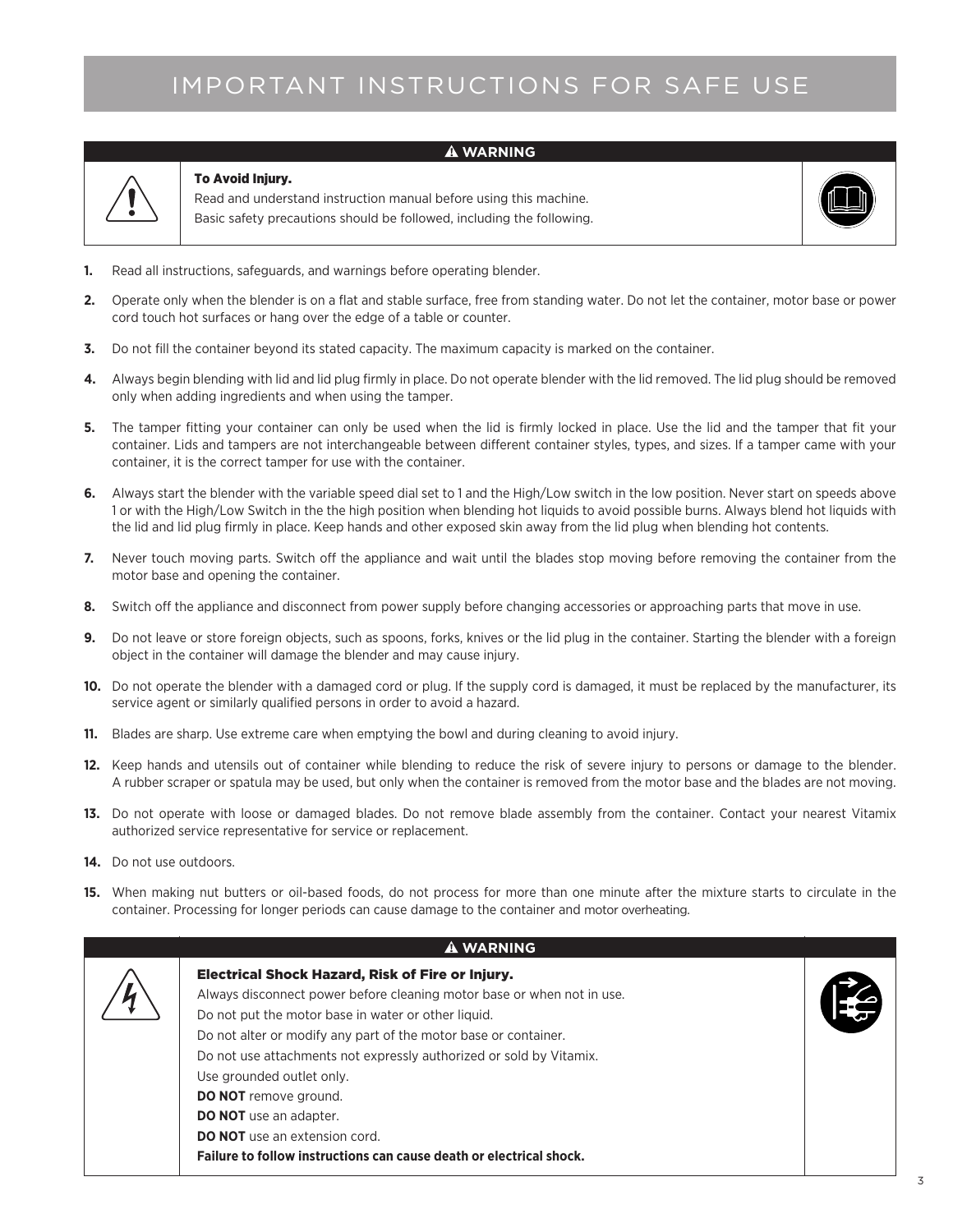### PREPARING FOR USE

Please place the Vitamix in a level, dry location. After ensuring that the power switch is off, insert the plug into the outlet. We recommend using an outlet that has a ground connector.

The power cord has a three-prong plug, or grounded plug. This design is for safety by connecting to ground. This plug can be inserted into a standard three prong outlet.

If you do not have a three-prong outlet, you can plug the power cord into a typical two prong outlet by using an adapter.

If you are uncertain whether your outlet's electrical wiring is connected to ground, please consult with an electrician. When connecting the machine to a two prong outlet, first ensure that the outlet is wired correctly, then connect it to the outlet's grounding screw.

Once your Vitamix is correctly plugged in, get it ready for using by following the "Care and Cleaning" instructions on page 7.

### CONTROL PANEL

### Total Nutrition Center, Total Nutrition Center S, Aspire and Pro-200 Models



- **1. On/Off Switch:** Push up to turn On (|). Push down to turn Off (O).
- **2. High/Variable Switch:** High (Δ) is the fastest speed available. Switch to Variable (⊿) to activate the variable speeds. **Always make sure that the High/Variable Switch is set to Variable ( ) before lifting the On/Off Switch to the On (|) position.** Do not start your machine on High  $(\Delta)$  speed.
- **3. Variable Speed Dial:** Selects many speed settings. It is active only when the High/Variable Switch is set in the Variable ( $\triangle$ ) position.





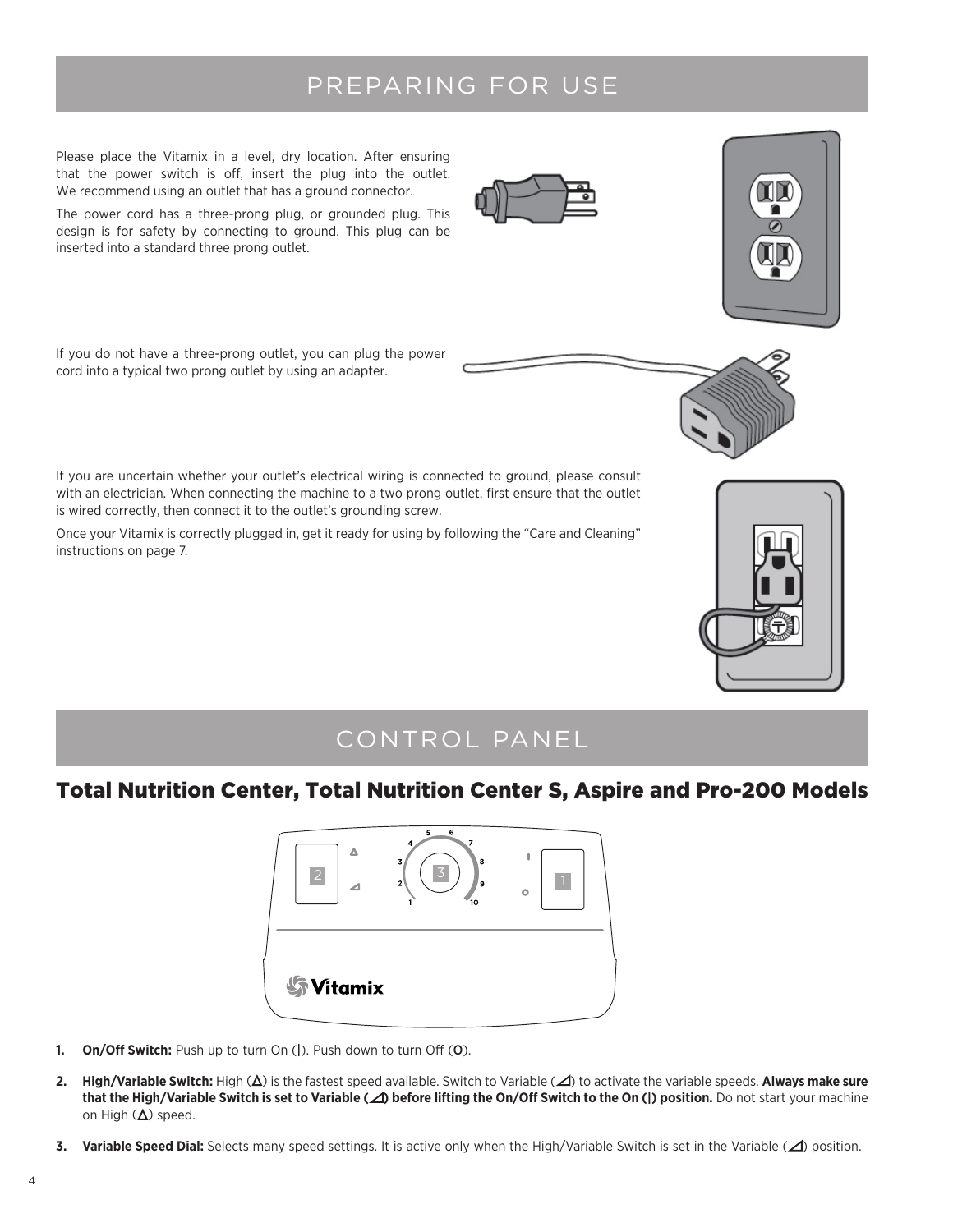### CONTROL PANEL (CONTINUED)

### Pro-500 and Total Nutrition Center 3 Models



**On/Off Switch (I)/(O):** The On/Off Switch controls the power to the machine base. The On/Off Switch is located on the front of the machine. After plugging in the unit, **make sure the marker on the Variable Speed Dial is pointed at the Stop Symbol ( ) at the top of the dial** and move the On/Off Switch to the On position.

Move the On/Off Switch to the Off position at night and whenever the machine will be left unattended.

If the On/Off switch is moved to the Off position to stop a program mid-cycle, wait 30 seconds for power to recycle and the timer to reset before moving the On/Off switch to the On position.

- **2. On/Off Light:** The On/Off light is located on the front of the machine above the On/Off switch. When lit, the machine is plugged in and the On/Off switch is in the On position. The light will flash when a program is near completion.
- 3. **Start (** $\circled{v}$ **)/Stop (** $\circled{v}$ **) Switch:** After the marker on the Variable Speed Dial is rotated off of the Stop Symbol ( $\circled{v}$ ) to either Variable Speed 1 or a Program setting, press the Start/Stop Switch to start the machine and initiate the blending process. Pressing the Start/Stop Switch again will stop the blending process.

Programs can be interrupted by pushing down the Start/Stop switch at any time. If reactivated by pushing down the Start/Stop switch, the program will start at the beginning.

- 4. Pulse Switch ( $\Theta$ ): Variable Speed: Pressing down on the Pulse Switch will cause the machine to blend at the speed setting shown on Variable Speed Dial for as long as the Pulse Switch is held down. The Pulse function can be used when a program is selected. Pushing down the Pulse switch when a program is selected will cause the machine to run at 50% of high power for as long as the Pulse switch is pushed down.
- **5. Variable Speed Dial:** The Variable Speed Dial serves two functions; the use of three programs settings or ten variable speed settings.
	- To use programs: rotate the Variable Speed Dial to the left to the desired program.
	- To use Variable Speed:
		- **a.** Rotate the Variable Speed dial right to 1.
		- **b.** Press down on the Start/Stop switch.
		- **c.** Rotate the Variable Speed dial between 1 and High during the blending cycle to increase or decrease the speed of the blades.
		- **d.** At the end of the blending cycle, rotate the Variable Speed Dial back to the Stop Symbol ( $\circledcirc$ ).
- **6. Programs:** Your machine is equipped with three program settings for the most commonly used recipes. Rotating the Variable Speed Dial left of center allows you to select a program for Smoothies, Frozen Desserts, and Hot Soups. These programs are optimized for these recipe categories, but may also work well with other recipe choices. Programs vary in blending speed and duration and will automatically stop at the end of the program. Programs can be interrupted by pushing down the Start/Stop switch at any time. If reactivated by pushing down the Start/Stop switch, the program will start at the beginning.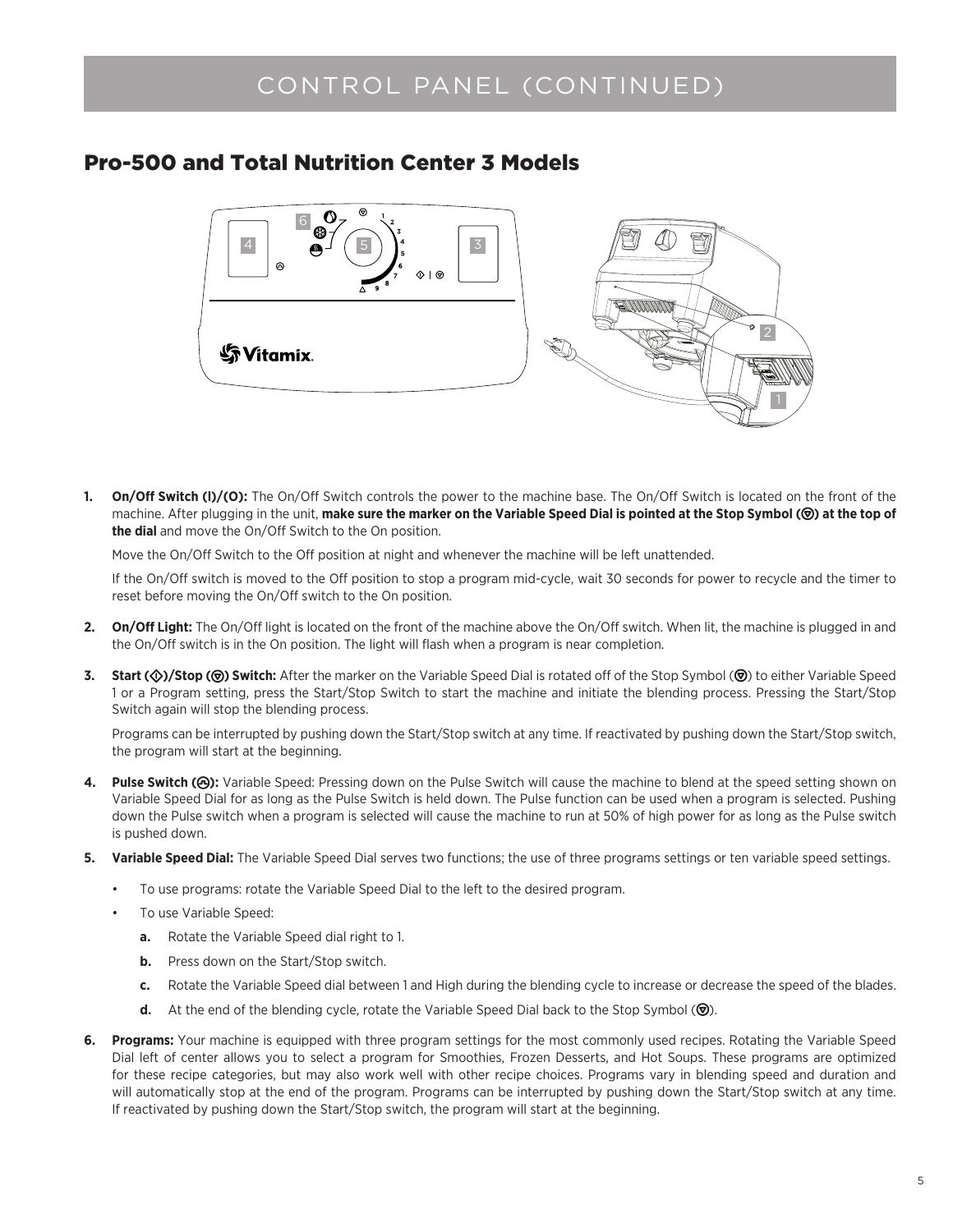## OPERATING INSTRUCTIONS

### Important when using the Dry Blade Container:

Grinding dry material for more than two minutes could damage your machine. Regular use may result in cosmetic marring of the container and cause the blades to become dull over time. Grinding some herbs may release oils, causing the container to discolor permanently. Others have strong odors that may linger in the container, affecting the flavor of other foods. The grinding of some herbs and spices may also cause the blade to dull over time, or the container to crack.

#### **A** CAUTION



#### Never Start on Speeds Above 1 with Hot Liquids to Avoid Possible Burns. Escaping steam, splashes or contents may scald. To secure the contents, lock the lid and lid plug securely in place prior to operating the machine. Always start on Variable 1, slowly increase to 10.



- **1.** Load the container before placing it on the motor base. Place liquids and soft foods in the container first, solid items and ice last. Although not necessary for blending, you may want to cut or break food into smaller pieces for more precise measuring of ingredients. **Take proper care when handling and processing hot ingredients and making hot soups and sauces.**
- **2.** Securely fasten the 2-part lid. Always use the complete 2-part lid when blending (unless the tamper is inserted through the lid plug opening). Especially when blending hot ingredients, make sure the lid is securely latched.
- **3.** With the motor off, set the wet blade container on the motor base by aligning it over the centering pad. Do not attempt to put a container on an operating motor base or to operate a motor base without a container properly in place.
- 4. Total Nutrition Center, Total Nutrition Center S, Aspire and Pro-200 Models Start with the High/Variable Switch in the Variable ( $\triangle$ ) position. Always start your machine on Variable Speed 1. Activate the machine by turning the On/Off Switch to On (|) then slowly increase to the desired speed on the Variable Speed Dial.

Pro-500 and Total Nutrition Center 3 Models - Start with the Variable Speed Dial pointed at the Stop Symbol ( $\circledcirc$ ). Move the On/Off switch to the On position. Use the Variable Speed dial to select the desired speed setting or program.

- **5.** If the mixture stops circulating, insert the tamper through the lid plug and stir until it "burps." If this does not work, press the On/Off switch to stop the motor. Remove the container from the motor base, and use a rubber spatula to press the air bubble away from the blades. Return the container to the motor base, replace the lid, and continue blending.
- **6.** Due to the machine's speed, processing times are much quicker than standard appliances. Use carefully to avoid over processing.
- **7.** After turning the machine off, wait until the blades completely stop before removing the lid or container from the motor base.

## HOW TO USE THE TAMPER

#### **WARNING**



#### Rotating Blades Can Cause Severe Injury.

- **DO NOT** put hands, spatulas, etc. in the container while the machine is running or while the container is still on the base.
- • Lids and tampers are not interchangeable between different container styles, types, and sizes. Use the tamper that was supplied with your machine. If you do not have the correct tamper for your container, contact your local Vitamix dealer or distributor.

#### **IMPORTANT:**

- The splash disk (near the top of the tamper) and lid prevent the tamper from hitting the blades when the lid is secured properly in the locked position.
- The container should not be more than two-thirds full when the tamper is used during blending.
- To avoid overheating during blending, DO NOT use the tamper for more than 30 consecutive seconds.
- If the food does not circulate, carefully remove the lid plug while making sure the lid stays firmly in place. Release the contents by inserting the tamper through the lid plug opening.
- Holding the tamper straight down may not help the ingredients circulate. If necessary, point the tamper toward the sides or corners of the container. DO NOT try to force the tamper deeper into the container.

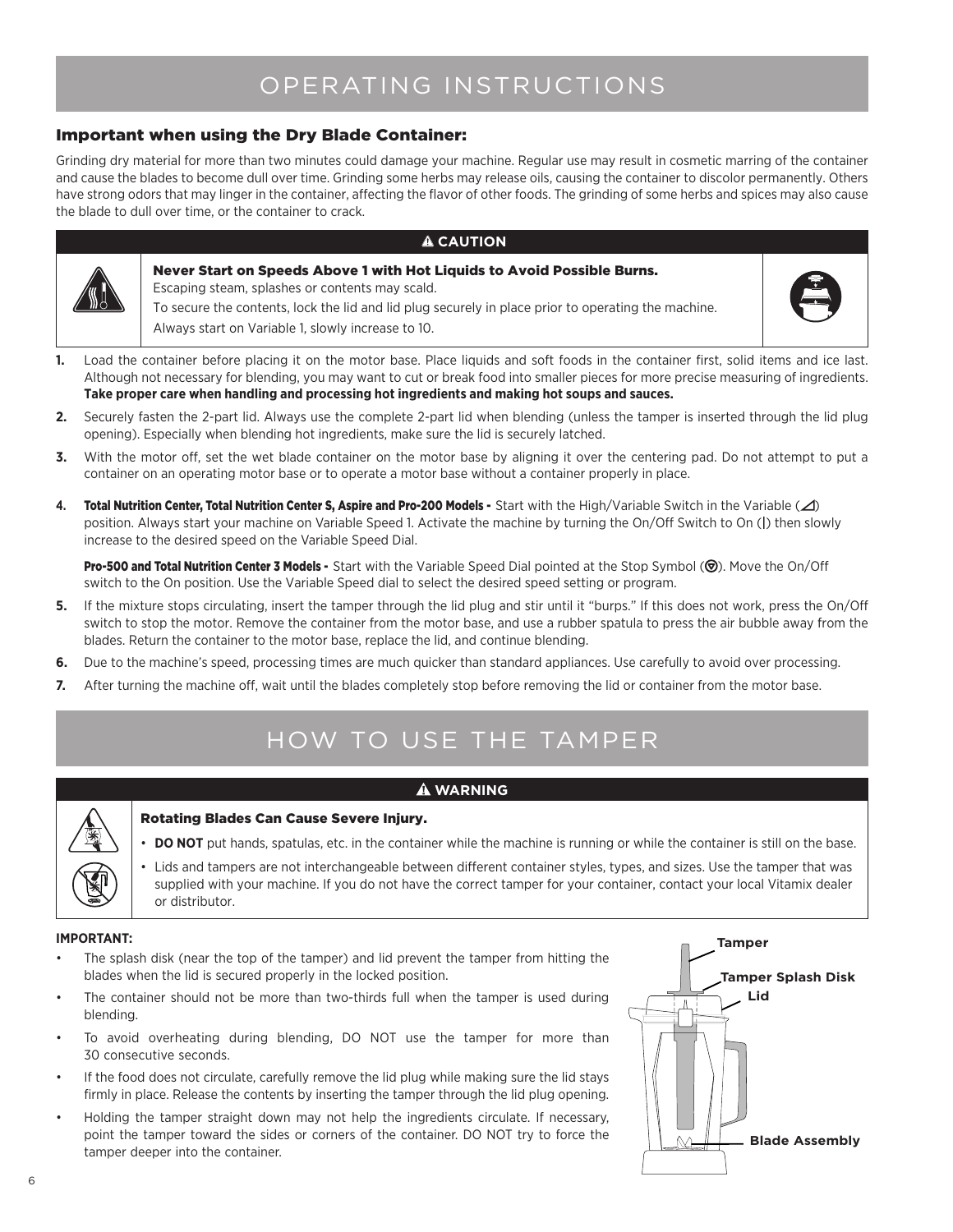## CARE AND CLEANING

### **Container:**

To prepare your new machine for initial use, follow the Normal Cleaning steps below. This will clean the unit, and break-in the motor.

#### **Normal Cleaning:**

- **1.** Fill the container half full with warm water and add a couple drops of liquid dish washing detergent to the container.
- **2.** Snap or push the complete 2-Part lid into locked position.
- **3.** Select variable speed 1. Turn machine on and slowly increase speed to variable speed 10, then to High.
- **4.** Run the machine on High speed for 30 to 60 seconds.
- **5.** Turn off the machine, and rinse and drain the container.

#### **To Sanitize:**

- **1.** Follow Normal Cleaning instructions above.
- **2.** Fill the container half full with water and 1 ½ teaspoons of liquid bleach.
- **3.** Snap or push the complete 2-Part lid into locked position.
- **4.** Select variable speed 1. Turn machine on and slowly increase speed to variable speed 10, then to High.
- **5.** Run the machine on High speed for 30 to 60 seconds.
- **6.** Turn off the machine, and allow mixture to stand in the container for an additional 1 ½ minutes.
- **7.** Pour bleach mixture out. Allow container to air dry.
- **8.** Do not rinse after sanitizing.

### Lid, Lid Plug and Tamper

Separate the lid and lid plug. Wash the parts in warm soapy water. Rinse clean under running water, and dry. Reassemble before use.

**IMPORTANT:** To ensure continued and effective performance, do not put the container, lid, lid plug or tamper in the dishwasher.

#### Motor Base

| <b>A WARNING</b> |                                                                                                                                                     |  |  |  |
|------------------|-----------------------------------------------------------------------------------------------------------------------------------------------------|--|--|--|
| 4                | <b>Electrical Shock Hazard.</b><br>Disconnect power before cleaning machine.<br>Failure to follow instructions can cause death or electrical shock. |  |  |  |

- **1.** Unplug the power cord.
- **2.** Wash the outside surface with a damp soft cloth or sponge, which has been rinsed in a mild solution of liquid detergent and warm water. Do not place the motor base in water.
- **3.** The centering pad can be removed for more thorough cleaning.
- **4.** Thoroughly clean the switches so they work freely. They may become sticky from use. Use a moistened cotton swab to clean the grooves around the water-shielded switches. Immediately dry any excess water.
- **5.** Polish with a soft cloth.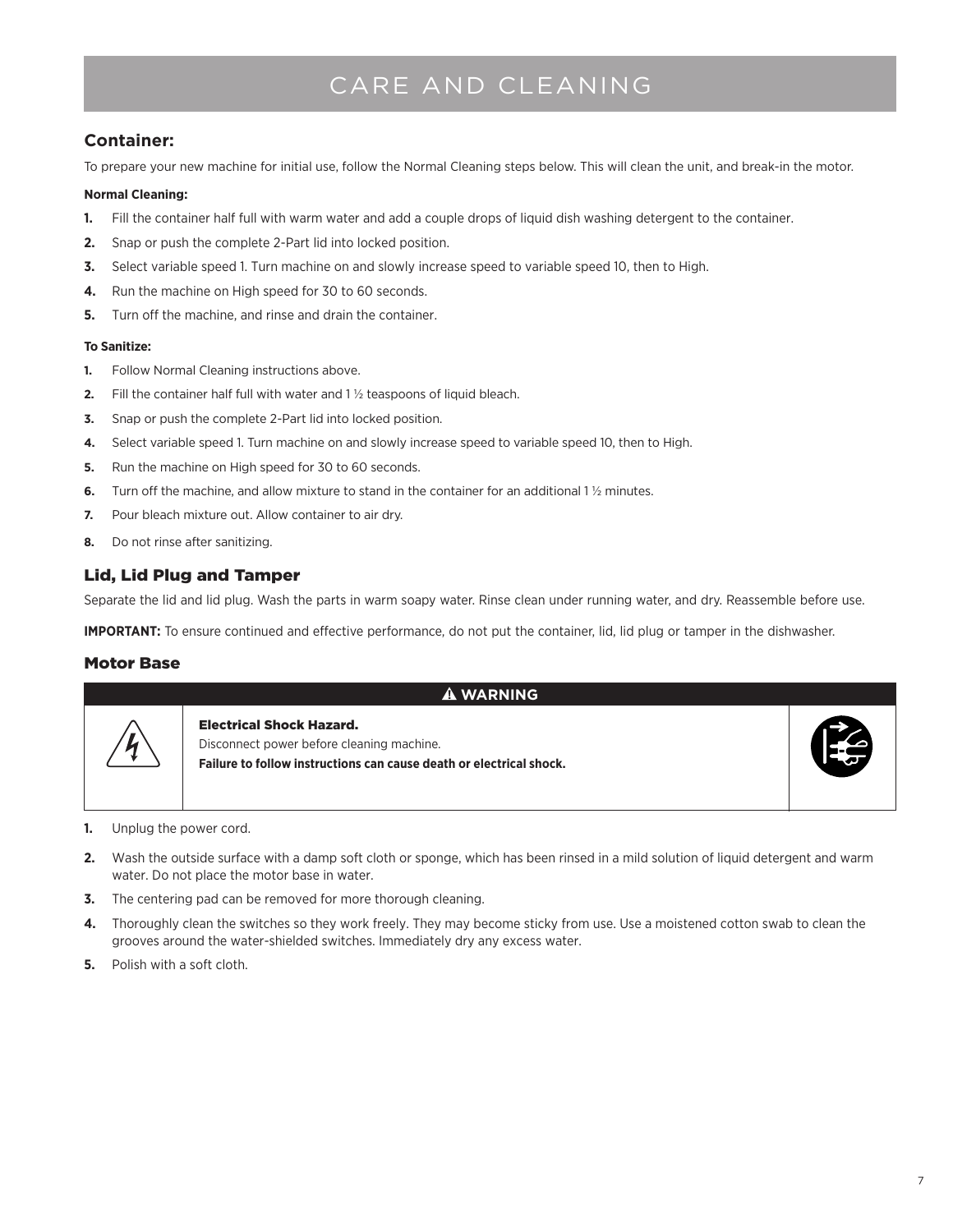### TROUBLESHOOTING

Your Vitamix motor is designed to protect from overheating and overcurrent conditions during use. Both features will shut off the motor. The motor will possibly emit a slight odor. Follow the procedures below to reset the motor for either situation. If you continue to experience problems after following these instructions, contact your local distributor immediately for instructions.

#### Overheat Protection Reset Procedure

If the motor shuts off due to overheating while blending, allow the machine to cool for 20 to 45 minutes before beginning another blending cycle. If the motor will not start after being allowed to cool, perform the Automatic Overcurrent Protection Reset Procedure below.

#### Overcurrent Protection Reset Procedure

- **1.** Push the On/Off switch down to the Off position (O).
- **2.** Unplug the unit.
- **3.** Remove the container.
- **4.** Turn the motor base on its side.
- **5.** Press the reset button on the bottom of the machine.
- **6.** Plug unit in and continue with the blending cycle.

#### **Tips to prevent "overloading" your Vitamix machine:**

- Process only Vitamix recipes when learning to use the machine
- Do not process recipes at lower or higher speeds than recommended
- Do not process recipes longer than recommended
- Use your tamper to process thicker mixtures and keep ingredients moving around and through the blades



**Reset Button**

### SPECIFICATIONS

Refer to the product label on the machine for Motor and Electrical specifications.

If you are buying a new electrical item, the Waste Electrical or Electronic Equipment (WEEE) Directive will recycle your old one for free (where applicable).

This product has been supplied from an environmentally aware manufacturer that complies with the Waste Electrical and Electronic Equipment (WEEE) Directive 2002/96/CE.

**Used appliances may not be disposed of in the dustbin!** If the appliance has reached the end of its service life, **every user is obliged by law not to dispose of used appliances in the domestic dustbin, but rather separated from household trash,** e.g. at a community or neighbourhood collection point. This is to ensure that used appliances are professionally recycled in order to avoid damage to the environment. That is why electric appliances are marked with the following symbol:

Find more information on WEEE recycling and locate your local recycling centre at www.recyclenow.com.



### WARRANTY AND SERVICE

Refer to vitamix.com/international for distributor listing for information about warranty and service.

©2014 Vita-Mix® Corporation. No part of this publication may be reproduced or transmitted in any form or by any means or stored in a database or retrieval system without the written permission of the Vita-Mix® Corporation.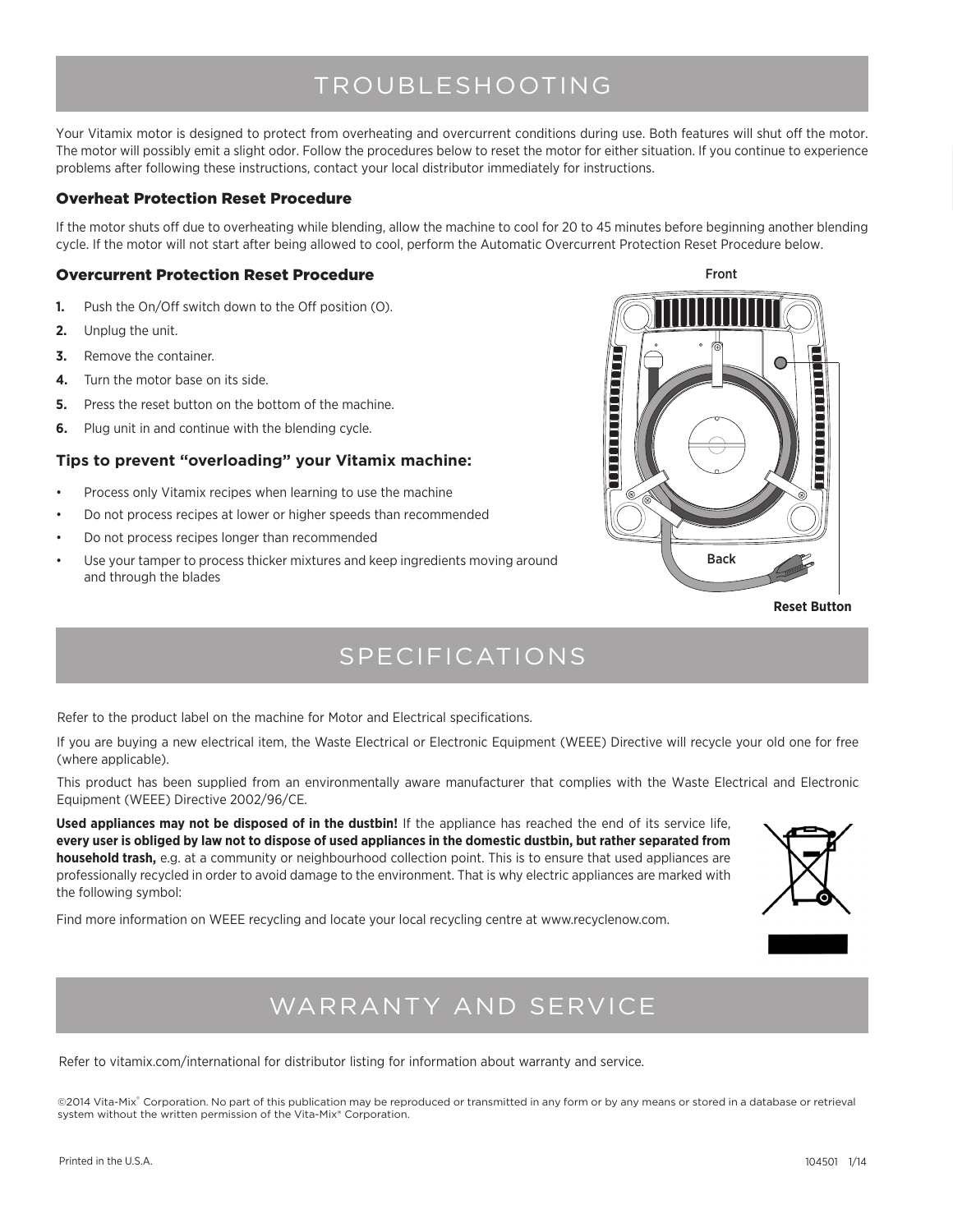

### VITAMIX MIXERS

# Bruksanvisning

Återförsäljare / Distributör: Denna handbok MÅSTE levereras till slutanvändaren.

Användare: Läs och spara dessa instruktioner.

Modeller som omfattas av denna bruksanvisning: (Vissa modeller finns inte tillgängliga i alla länder) **Aspire** (alla modeller) **Total Nutrition Center Total Nutrition Center S Total Nutrition Center 3 Pro-200 Pro-500**

Besök **vitamix.com** för att se hela utbudet av Vitamix-produkter.



Vita-Mix® Corporation 8615 Usher Road Cleveland, OH 44138-2103 U.S.A. +1.440.235.4840

#### **vitamix.com/international**

Se vitamix.com för internationell distributörsförteckning och information om garanti och service.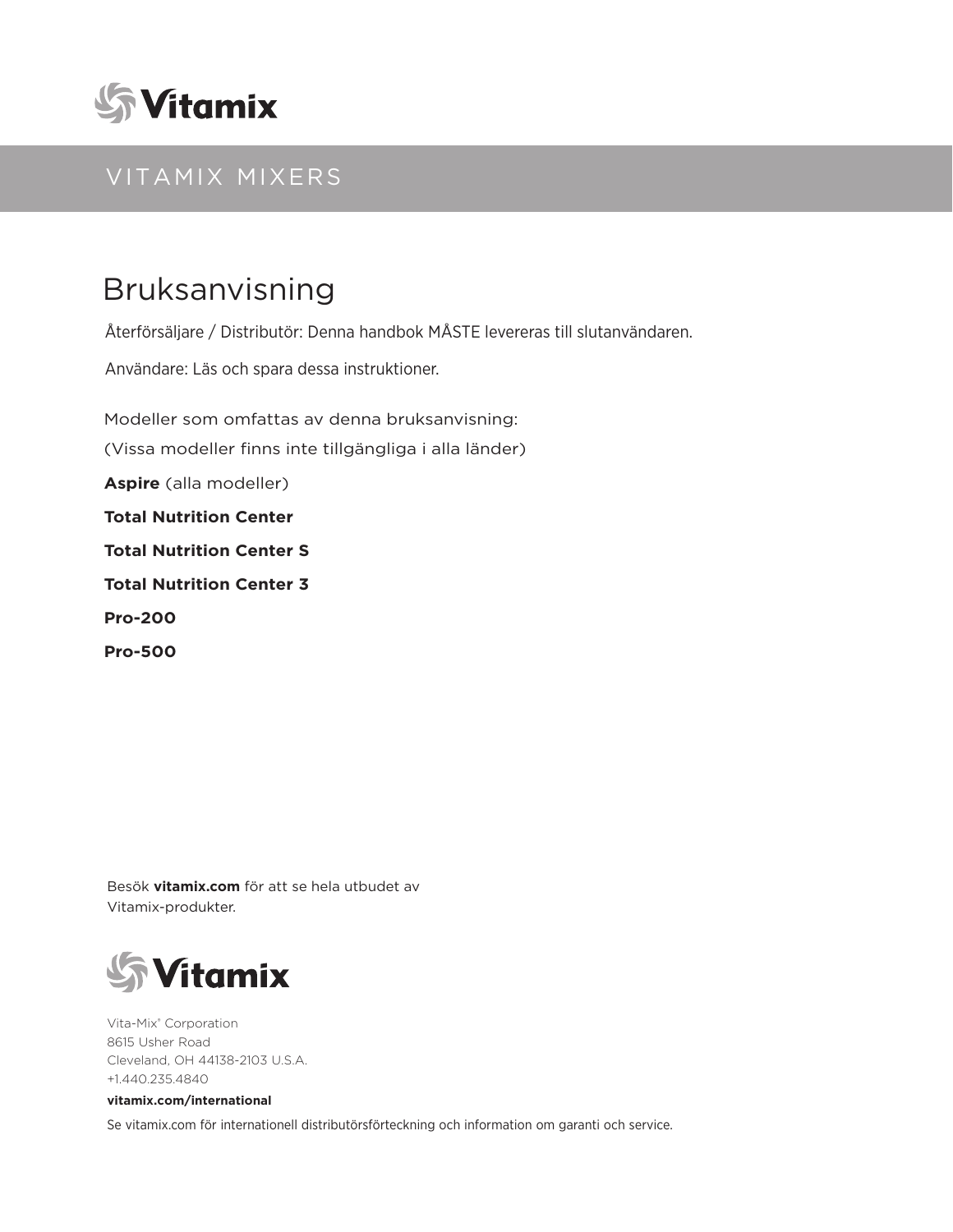### INNEHÅLL

## **SYMBOLER**

**plats**



**Varning**



**Läs och förstå bruksanvisningen**



**Risk för elektrisk stöt**



**Vidrör aldrig rörliga**  delar. **händer och redskap i behållaren**

**Använd med locket och mittlocket på** 



**Koppla ur när den inte används samt före rengöring, byte av tillbehör eller när du närmar dig delar som rör sig under användning**

**Placera inte föremål i behållaren medan mixern används**

# AVSEDD ANVÄNDNING

- **1.** Denna mixer är endast avsedd FÖR HEMMABRUK och är inte avsedd att användas för att tillverka livsmedel för kommersiell försäljning eller andra kommersiella ändamål. Denna apparat är avsedd att användas i hushållet samt på lantgårdar och av kunder på hotell, motell och andra typer av bostadsmiljöer.
- **2.** Denna mixer är inte avsedd att användas av personer med nedsatt fysisk, sensorisk eller mental förmåga eller brist på erfarenhet och kunskap, såvida de inte övervakas eller får instruktioner angående användning av apparaten av en person som ansvarar för deras säkerhet.
- **3.** Denna mixer är inte avsedd att användas av barn och noggrann övervakning är nödvändig när den används i närheten av barn. Barn skall övervakas för att garantera att de inte leker med mixern.

### SPARA DESSA ANVISNINGAR

OBS: UNDERLÅTENHET ATT FÖLJA NÅGON AV DE VIKTIGA SÄKERHETSÅTGÄRDERNA OCH DE VIKTIGA ANVISNINGARNA FÖR SÄKER ANVÄNDNING INNEBÄR EN FELAKTIG ANVÄNDNING AV DIN VITAMIX-MIXER, VILKET KAN OGILTIGFÖRKLARA GARANTIN OCH SKAPA RISK FÖR ALLVARLIG SKADA.



**Hög temperatur när du mixar varma vätskor**



**Sänk inte ned i vätska**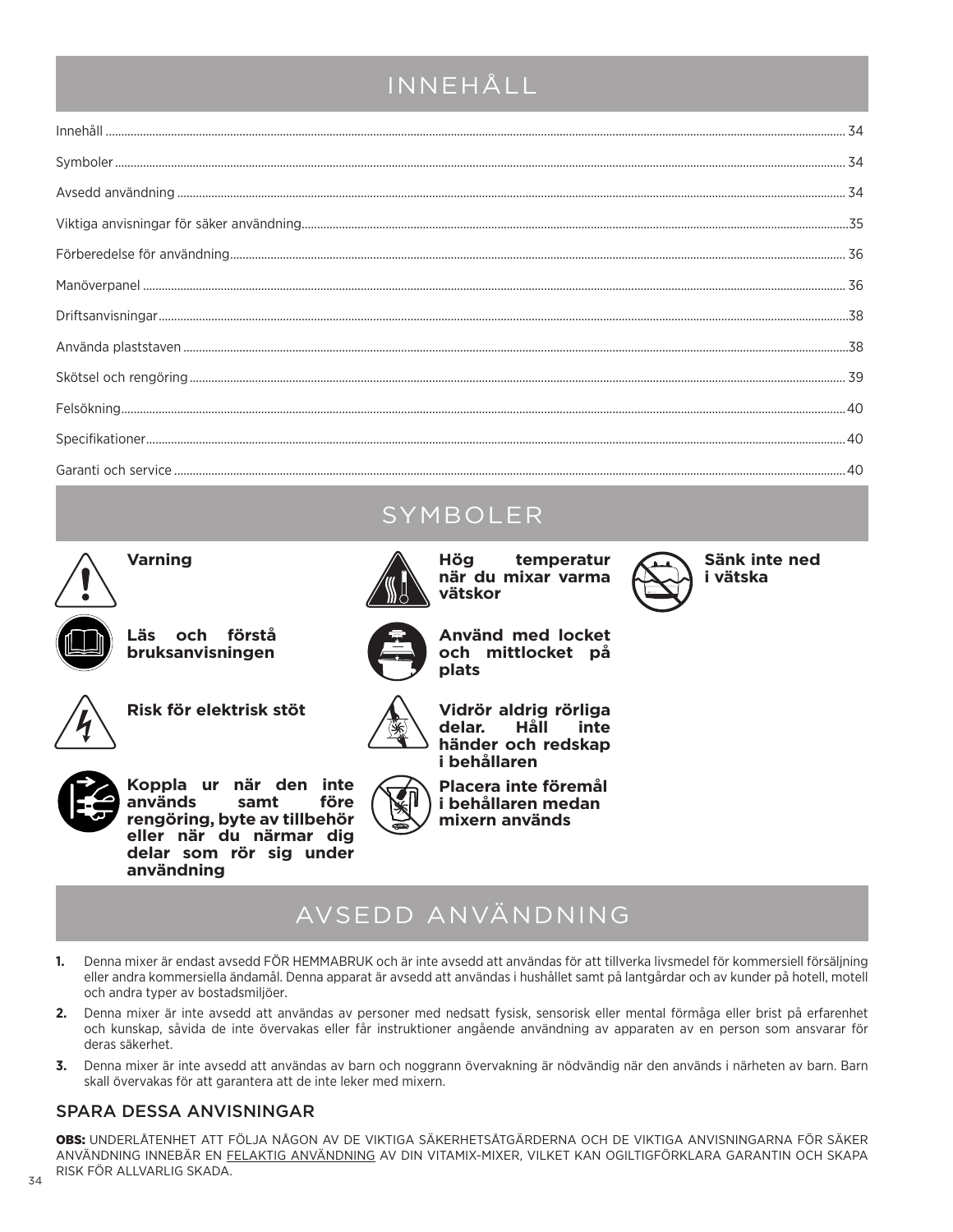# VIKTIGA ANVISNINGAR FÖR SÄKER ANVÄNDNING

#### **VARNING**



#### För att undvika kroppsskada.

Läs och förstå bruksanvisningen innan du använder maskinen. Grundläggande säkerhetsföreskrifter ska följas, inklusive följande.



- **1.** Läs alla instruktioner, säkerhetsåtgärder och varningar innan du använder mixern.
- **2.** Använd endast mixern när den står på ett plant och stabilt underlag, fri från stående vatten. Låt inte behållaren, motorenheten eller sladden komma i kontakt med varma ytor eller hänga över kanten på ett bord eller en köksbänk.
- **3.** Fyll inte behållaren utöver dess angivna kapacitet. Maxkapaciteten är märkt på behållaren.
- **4.** Se till att locket och mittlocket sitter ordentligt på plats innan du börjar mixa. Använd inte mixern utan locket. Mittlocket ska endast avlägsnas när du tillsätter ingredienser och vid användning av plaststaven.
- **5.** Plaststaven tillhörande din behållare kan endast användas när locket sitter på plats. Använd locket och plaststaven som passar din behållare. Lock och plaststavar kan inte användas till andra sorters behållare med andra stilar och storlekar. Om en plaststav medföljde behållaren är det rätt plaststav för användning med just den behållaren.
- **6.** Starta alltid mixern med hastighetsvredet satt till 1 och Hög/Låg-omkopplaren i låg position. Starta aldrig på hastigheter över 1 eller med Hög/Låg-omkopplaren i den höga positionen när du mixar varma vätskor för att undvika eventuella brännskador. Se alltid till att locket och mittlocket sitter ordentligt på plats innan du börjar mixa varma vätskor. Se till att hålla händer och övrig utsatt hud på avstånd från mittlocket när du mixar varma vätskor.
- **7.** Vidrör aldrig rörliga delar. Stäng av apparaten och vänta tills knivarna slutar snurra innan du tar bort behållaren från motorenheten och öppnar behållaren.
- **8.** Stäng av apparaten och koppla bort strömförsörjningen innan du byter tillbehör eller närmar dig delar som rör sig under användning.
- **9.** Lämna eller förvara inte främmande föremål såsom skedar, gafflar, knivar eller mittlocket i behållaren. Att starta mixern med ett främmande föremål i behållaren kommer att skada mixern och kan orsaka skador.
- **10.** Använd inte mixern om den har en trasig sladd eller kontakt. Om sladden är trasig måste den bytas ut av tillverkaren, dess servicerepresentant eller liknande kvalificerade personer för att undvika fara.
- **11.** Knivarna är vassa. Var mycket försiktig när du tömmer skålen och under rengöring för att undvika skador.
- **12.** Se till att inte hålla händer och redskap i behållaren medan du mixar för att minska risken för svåra personskador eller skador på mixern. Du kan använda en gummiskrapa eller spatel, men endast när behållaren har tagits bort från motorenheten och knivarna inte rör sig.
- **13.** Använd inte om knivarna sitter löst eller är defekta. Ta inte bort knivenheten från behållaren. Kontakta din närmaste Vitamix-auktoriserade servicetekniker för service eller utbyte.
- **14.** Använd inte utomhus.
- **15.** När du gör nötsmör eller oljebaserade livsmedel ska du inte köra mixern mer än en minut efter det att blandningen börjar cirkulera i behållaren. Kör du under längre perioder kan det orsaka skador på behållaren och överhettning av motorn.

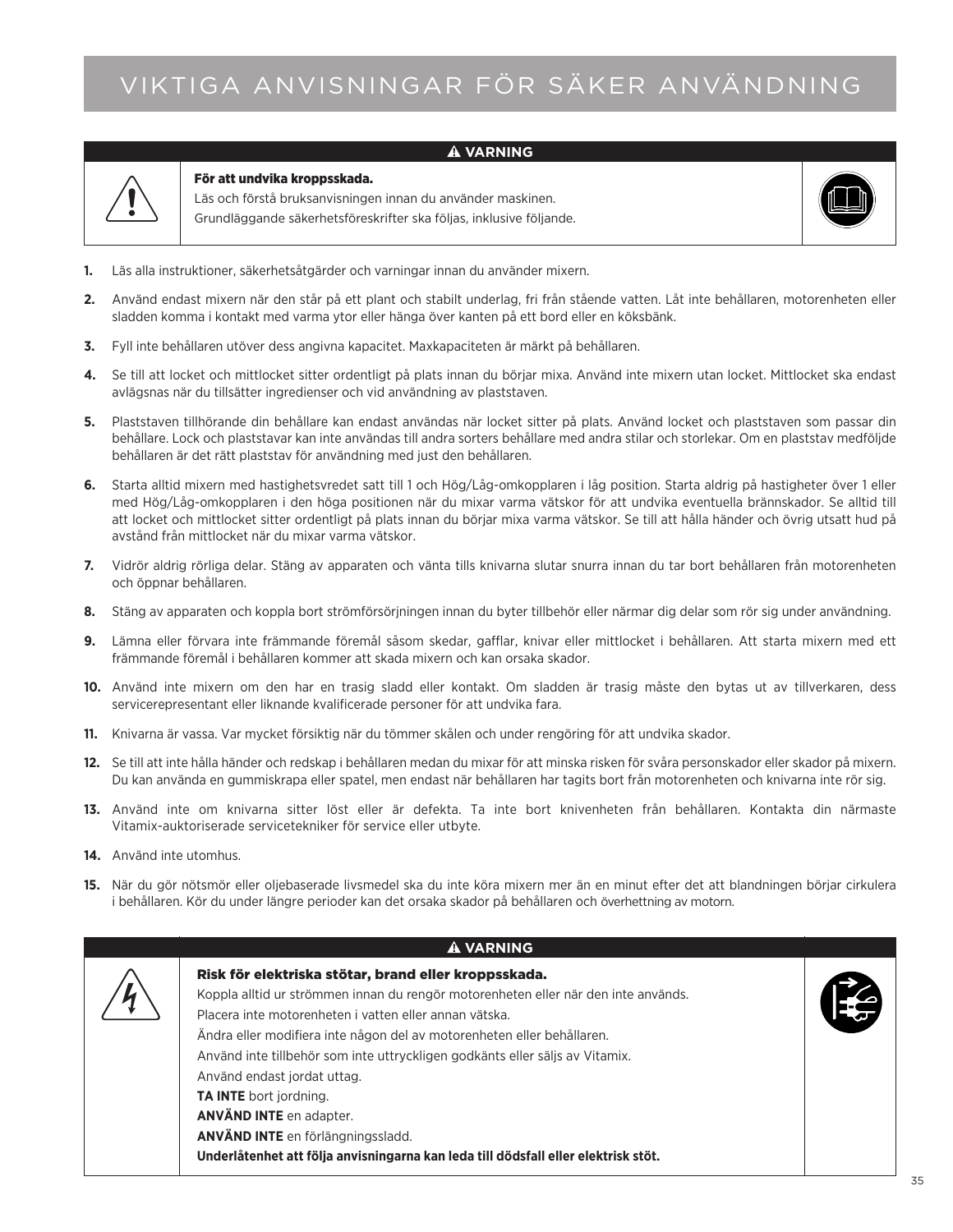# FÖRBEREDELSE FÖR ANVÄNDNING

Placera din Vitamix på en plan, torr plats. Sätt i kontakten i uttaget efter att du säkerställt att strömbrytaren är avslagen. Vi rekommenderar att du använder ett uttag med jordanslutning. Nätsladden har en trestiftskontakt, eller jordad kontakt. Den här designen är för säkerhet genom jordad anslutning. Den här kontakten kan matas in i ett standardmässigt trestiftsuttag.

Om du inte har ett trestiftsuttag kan du koppla in nätsladden i ett typiskt tvåstiftsuttag med hjälp av en adapter.

Kontakta en elektriker om du är osäker på om uttagens elledningar är anslutna till jord. När du ansluter maskinen till ett tvåstiftuttag ska du först se till att uttaget är korrekt kopplat och sedan ansluta den till uttagets jordskruv.

När din Vitamix är korrekt inkopplad kan du göra den klar för användning genom att följa instruktionerna om "Skötsel och rengöring" på sidan 39.

### MANÖVERPANEL

### Modellerna Total Nutrition Center, Total Nutrition Center S, Aspire och Pro-200



- **1. På/Av-omkopplare:** Tryck upp för att starta (|). Tryck ner för att stänga av (O).
- **2. Hög/variabel-omkopplare:** Hög (Δ) är den snabbast tillgängliga hastigheten. Växla till variabel (⊿) för att aktivera de variabla hastigheterna. **Kontrollera att Hög/variabel-omkopplaren alltid är inställd på variabel ( ) innan du flyttar På/Av-omkopplaren till På (|)-läget.** Starta inte din maskin på Hög  $(\Delta)$  hastighet.
- **3. Variabelt hastighetsvred:** Väljer många hastighetsinställningar. Är endast aktiv när Hög/variabel-omkopplaren är inställd i variabel (△) -läget.





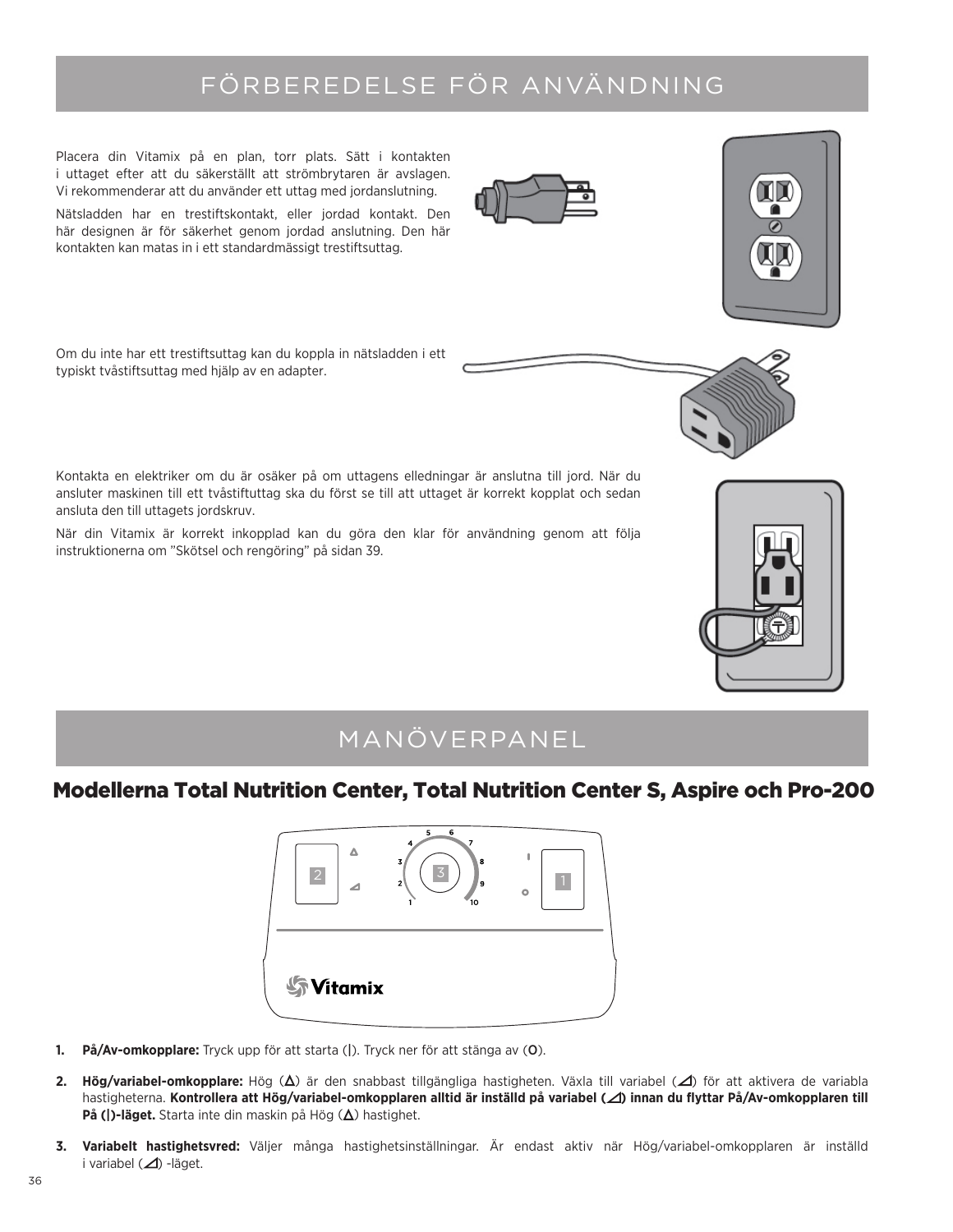### MANÖVERPANEL (FORTSATT)

### Modellerna Pro-500 och Total Nutrition Center 3



**1. På/Av-omkopplare (l)/(O):** På/Av-omkopplaren kontrollerar strömmen till maskinen. På/Av-omkopplaren hittar du på maskinens framsida. När du har kopplat in enheten, **kontrollera att det variabla hastighetsvredet pekar på stoppsymbolen (()) högst upp på vredet** och flytta På/Av-omkopplaren till På-läget.

Flytta På/Av-omkopplaren till Av-läget under nattetid och när maskinen lämnas utan uppsikt.

Om På/Av-omkopplaren flyttas till Av-läget för att stoppa ett program mitt i cykeln ska du sedan vänta 30 sekunder tills strömmen återupptas och timern nollställs innan du flyttar På/Av-omkopplaren till På-läget.

- **2. På/Av-lampa:** Du hittar På/Av-lampan på maskinens framsida ovanför På/Av-omkopplaren. När lampan lyser är maskinen ansluten och På/av-omkopplaren är i På-läget. Lampan blinkar när programmet närmar sig slutet.
- 3. Starta ( $\circ$ )/Stopp ( $\circ$ )-omkopplare: När markören på det variabla hastighetsvredet vrids från stoppsymbolen ( $\circ$ ) till antingen variabel Hastighet 1 eller en Programinställning ska du trycka på Starta/Stopp-omkopplaren för att starta maskinen och påbörja mixerprocessen. Om du trycker på Starta/Stopp-omkopplaren igen avstannar mixerprocessen.

Program kan avbrytas när som helst genom att du trycker ner Starta/Stoppa-omkopplaren. Om du återaktiverar genom att trycka ner Starta/Stopp-omkopplaren kommer programmet att börja från början.

- 4. Puls-omkopplare ( $\circled{P}$ ): Variabel hastighet:Om du trycker ner Puls-omkopplaren kommer maskinen att mixa i den hastighetsinställning som visas på det variabla hastighetsvredet så länge som Puls-omkopplaren hålls nere. Pulsfunktionen kan användas när ett program är valt. Att trycka ner Puls-omkopplaren när ett program valts medför att maskinen kör på 50 % av den höga effekten så länge som Puls-omkopplaren trycks ner.
- **5. Variabelt hastighetsvred:** Det variabla hastighetsvredet har två funktioner: användning av tre programinställningar eller tio variabla hastighetsinställningar.
	- För att använda program: rotera det variabla hastighetsvredet till vänster till önskat program.
	- För att använda variabel hastighet:
		- **a.** Rotera det variabla hastighetsvredet åt höger till 1.
		- **b.** Tryck ner Starta/Stopp-omkopplaren.
		- **c.** Rotera det variabla hastighetsvredet mellan 1 och Hög under mixercykeln för att öka eller sänka knivarnas hastighet.
		- **d.** I slutet av mixercykeln roterar du det variabla hastighetsvredet tillbaka till Stoppsymbolen ( $\circled{v}$ ).
- **6. Program:** Din maskin är utrustad med tre programinställningar för de vanligaste recepten. Genom att rotera det variabla hastighetsvredet till vänster om mitten kan du välja ett program för smoothies, frysta desserter och varma soppor. Dessa program är optimerade för dessa receptkategorier, men kan också fungera bra med andra receptval. Programmen varierar i mixhastighet och -längd och stannar automatiskt i slutet av programmet. Program kan när som helst avbrytas genom att du trycker ner Starta/Stopp-omkopplaren. Om du återaktiverar mixern genom att trycka ner Start/Stopp-knappen kommer programmet att börja från början.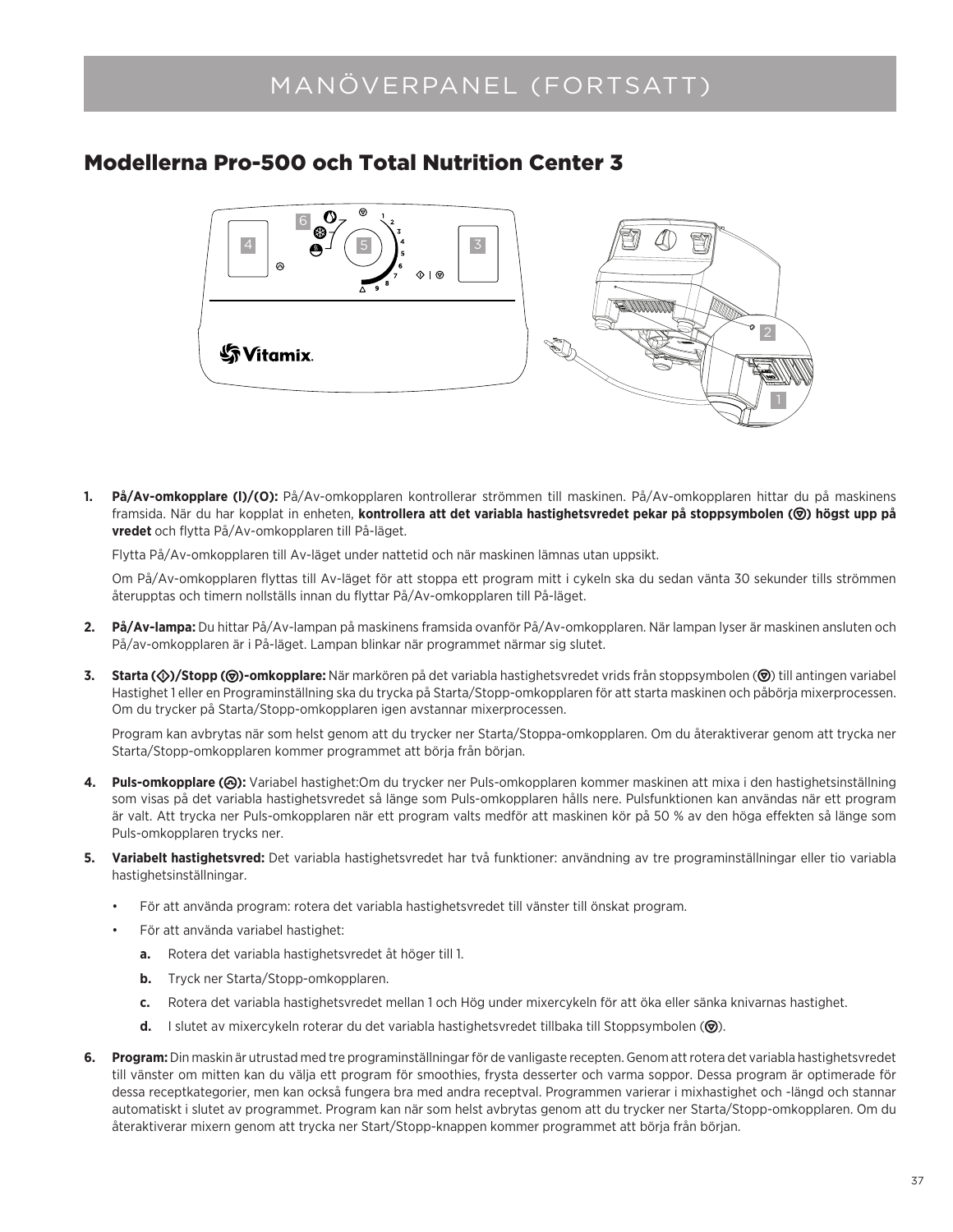## DRIFTSANVISNINGAR

### Viktigt när du använder Dry Blade-behållaren:

Att mala torra ingredienser i mer än två minuter kan skada din maskin. Regelbunden användning kan orsaka kosmetisk åverkan på behållaren och orsaka att knivarna med tiden blir slöa. Att mala vissa örter kan frigöra oljor, vilket gör att behållaren missfärgas permanent. Andra har starka lukter som kan dröja sig kvar i behållaren, vilket påverkar smaken av andra livsmedel. Att mala vissa örter och kryddor kan också orsaka att knivarna med tiden blir slöa, eller att behållaren spricker.

#### **VARNING**



Starta aldrig på hastigheter över 1 med heta vätskor för att undvika brännskador. Utströmmande ånga, stänk eller innehåll kan skålla. Stäng locket och mittlocket ordentligt innan du använder maskinen för att säkra innehållet. Starta alltid på variabel 1 och öka långsamt till 10.



- **1.** Fyll behållaren innan den placeras på motorenheten. Fyll behållaren med vätskor och mjuka livsmedel först, därefter fasta föremål och sist is. Även om det inte är nödvändigt för mixningen kanske du vill skära eller dela livsmedel i mindre bitar för mer exakt uppmätning av ingredienser. **Var försiktig vid hantering och bearbetning av varma ingredienser och tillagning av varma soppor och såser.**
- **2.** Fäst 2-delslocket ordentligt. Använd alltid 2-delslocket vid mixning (såvida inte plaststaven har förts in genom mittlockets öppning). Kontrollera att locket är ordentligt fastsatt, särskilt vid mixning av varma ingredienser.
- **3.** Se till att motorn är avstängd och placera den våta knivbehållaren på motordelen genom att rikta in den över centreringsdynan. Placera inte en behållare på en motorenhet i drift och använd inte en motorenhet med en behållare som inte sitter ordentligt på plats.
- 4. Modellerna Total Nutrition Center, Total Nutrition Center S, Aspire och Pro-200 Starta med Hög/Variabel-omkopplaren i Variabel ( $\triangle$ )-läget. Starta alltid din maskin på Variabel Hastighet 1. Aktivera maskinen genom att vrida På/Av-omkopplaren till På (|) och öka sedan långsamt till önskad hastighet på det variabla hastighetsvredet.

Modellerna Pro-500 och Total Nutrition Center 3 - Starta med det variabla hastighetsvredet inställd på Stoppsymbolen ((). Flytta På/Av-omkopplaren till På-läget. Använd det variabla hastighetsvredet för att välja önskad hastighetsinställning eller program.

- **5.** Om blandningen slutar att cirkulera kan du mata in plaststaven genom mittlocket och röra om tills den "släpper efter." Om det inte fungerar kan du trycka på På/Av-omkopplaren för att stoppa motorn. Avlägsna behållaren från motorenheten och använd en gummispatel för att pressa bort luftbubblan från knivarna. Sätt tillbaka behållaren på motorenheten, sätt på locket och fortsätt att mixa.
- **6.** På grund av maskinens hastighet är mixtiden mycket kortare än för vanliga apparater. Använd med försiktighet för att undvika övermixning.
- **7.** När du har stängt av maskinen ska du vänta tills knivarna har stannat helt innan du avlägsnar behållaren från motorenheten.

# ANVÄNDA PLASTSTAVEN

### **A** VARNING



- Roterande knivar kan orsaka allvarlig kroppsskada.
- • **STOPPA INTE I** händer, spatlar osv i behållaren medan maskinen är igång eller när behållaren fortfarande sitter på enheten.

• Lock och plaststavar kan inte användas till andra sorters behållare med andra stilar och storlekar. Använd plaststaven som medföljde din maskin. Kontakta din lokala Vitamix-återförsäljare eller distributör om du inte har korrekt plaststav för din behållare.

#### **VIKTIGT:**

- Stänkskyddet (nära toppen på plaststaven) och locket förhindrar plaststaven från att slå i knivarna när locket sitter fast ordentligt i låst läge.
- Behållaren ska inte vara fylld till mer än två tredjedelar när plaststaven används vid mixning.
- För att undvika överhettning under mixning får plaststaven INTE ANVÄNDAS i mer än 30 sekunder i följd.
- Om livsmedlen inte cirkulerar kan du försiktigt ta bort mittlocket samtidigt som du säkerställer att locket hålls säkert på plats. Frigör innehållet genom att föra in plaststaven genom öppningen för mittlocket.
- Att hålla plaststaven rakt ner kanske inte hjälper ingredienserna att cirkulera. Rikta plaststaven mot behållarens sidor vid behov. Tvinga INTE plaststaven längre ner i behållaren.

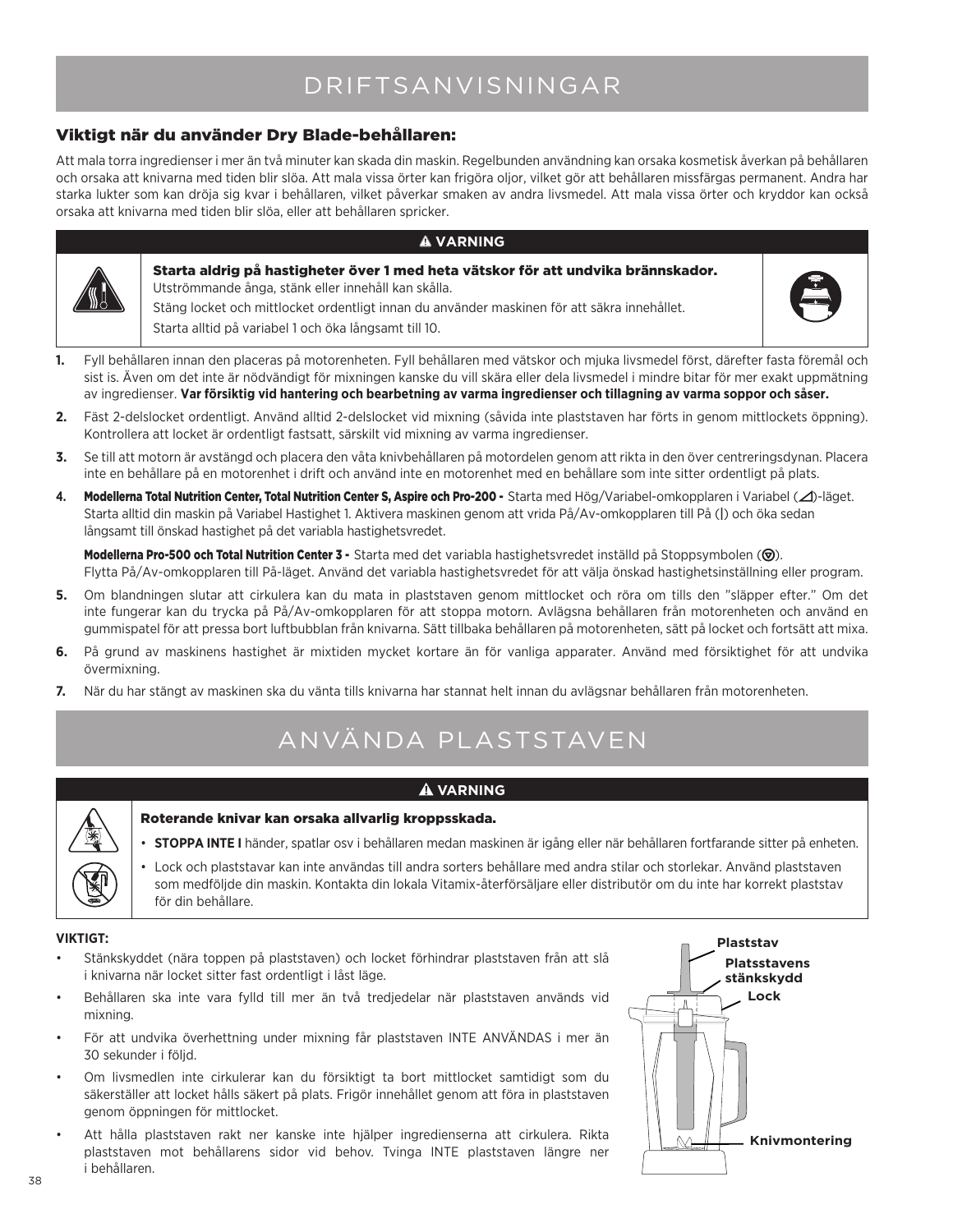# SKÖTSEL OCH RENGÖRING

### **Behållare:**

Förbered din nya maskin för första användningen genom att följa stegen nedan om normal rengöring. Detta kommer att rengöra enheten och använda motorn en första gång.

#### **Normal rengöring:**

- **1.** Fyll behållaren till hälften med varmt vatten och tillsätt ett par droppar flytande diskmedel i behållaren.
- **2.** Knäpp eller tryck fast hela 2-dels-locket i låst läge.
- **3.** Välj variabel hastighet 1. Aktivera maskinen och öka långsamt hastigheten till variabel hastighet 10 och sedan till Hög.
- **4.** Kör maskinen på Hög hastighet i mellan 30–60 sekunder.
- **5.** Stäng av maskinen och skölj och töm behållaren.

#### **Rengöring:**

- **1.** Följ instruktionerna för Normal rengöring ovan.
- **2.** Fyll behållaren till hälften med vatten och 1 ½ tesked med flytande blekmedel.
- **3.** Knäpp eller tryck fast hela 2-dels-locket i låst läge.
- **4.** Välj variabel hastighet 1. Aktivera maskinen och öka hastigheten långsamt till variabel hastighet 10 och därefter till Hög.
- **5.** Kör maskinen på Hög hastighet i mellan 30–60 sekunder.
- **6.** Stäng av maskinen och låt blandningen vara kvar i behållaren i ytterligare 1 ½ minut.
- **7.** Häll ut blekmedelsblandningen. Låt behållaren lufttorka.
- **8.** Skölj inte efter rengöring.

### Lock, mittlock och plaststav

Separera locket och mittlocket. Tvätta delarna i varmt tvålvatten. Skölj rent under rinnande vatten och torka. Sätt ihop före användning.

**VIKTIGT:** För att garantera fortsatt och effektiv prestanda får behållaren, locket, mittlocket eller plaststaven inte diskas i diskmaskin.

### Motorenhet

#### **VARNING**



Koppla ur strömmen innan du rengör maskinen. **Underlåtenhet att följa anvisningarna kan leda till dödsfall eller elektrisk stöt.**



- **1.** Koppla ur nätsladden.
- **2.** Tvätta utsidan med en fuktig mjuk trasa eller svamp som har sköljts i en mild lösning av flytande diskmedel och varmt vatten. Lägg inte motorenheten i vatten.
- **3.** Centreringsdynan kan avlägsnas för noggrannare rengöring.

Risk för elektrisk stöt.

- **4.** Rengör omkopplarna noggrannt så att de kan röras fritt. De kan bli klibbiga av användning. Använd en fuktad bomullspinne för att rengöra skårorna kring de vattenskyddade omkopplarna. Torka omgående bort överflödigt vatten.
- **5.** Torka med en mjuk trasa.